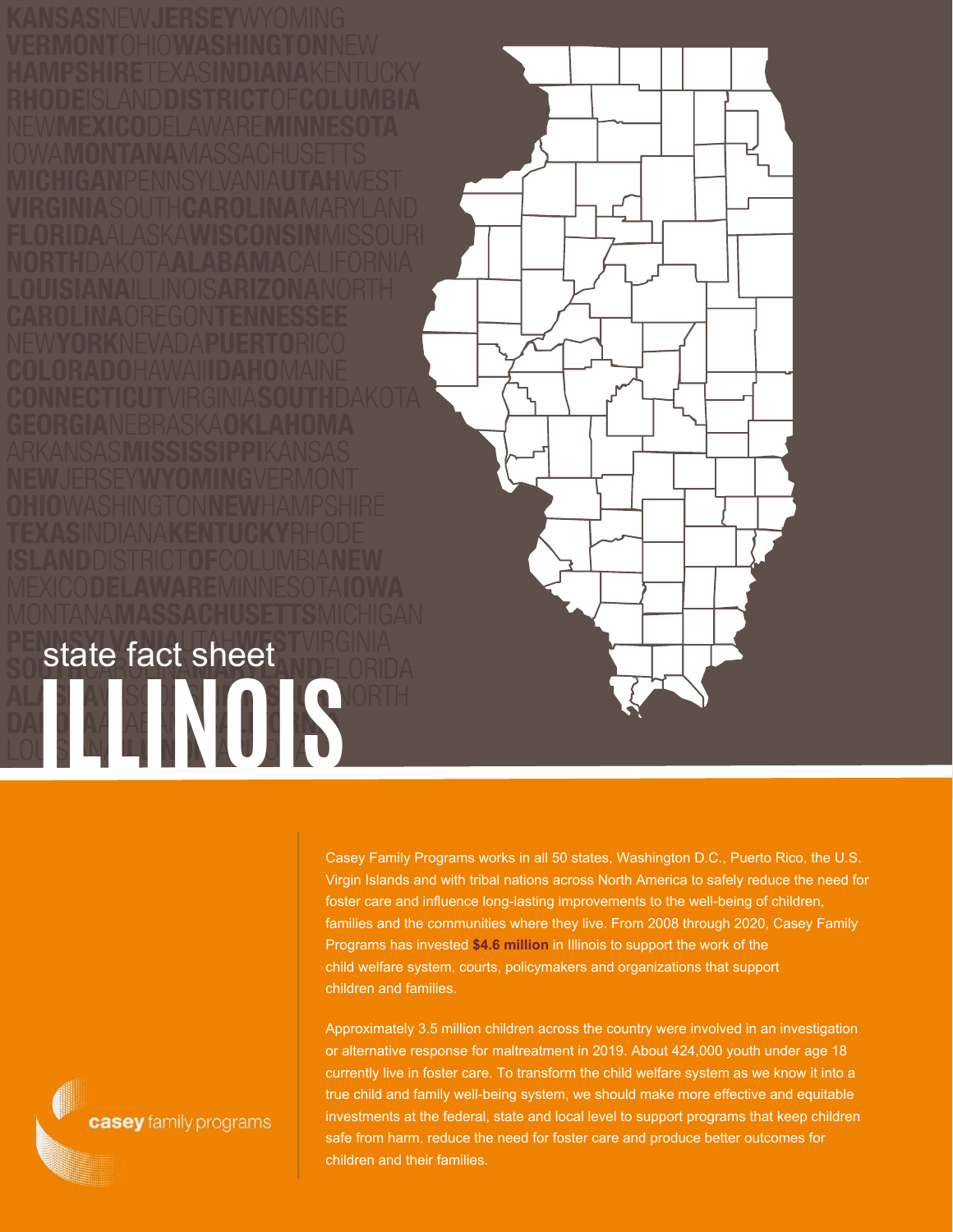We talk about a "foster care system," but the goal is to create a child and family well-being system that prevents abuse and neglect and helps every child grow up safely in his or her own family whenever possible. Rather than waiting for maltreatment to occur, we can improve the safety of children who have come to the attention of child protective services by helping their families with evidence-based and promising practices.

Across Illinois in 2019, approximately:



Most states currently are limited to using the bulk of the \$9.8 billion in dedicated federal child welfare funding only for services related to foster care. The Family First Prevention Services Act of 2018 and the Family First Transition Act of 2019 provide states with the historic opportunity to invest federal funding to support preventive services, including substance abuse, mental health and parental skill training, so more children can remain safely at home. States and tribes now have access to new federal prevention resources to help keep children safe from harm in the first place by helping strengthen their families.

How federal child welfare funding is currently aligned in Illinois\*:

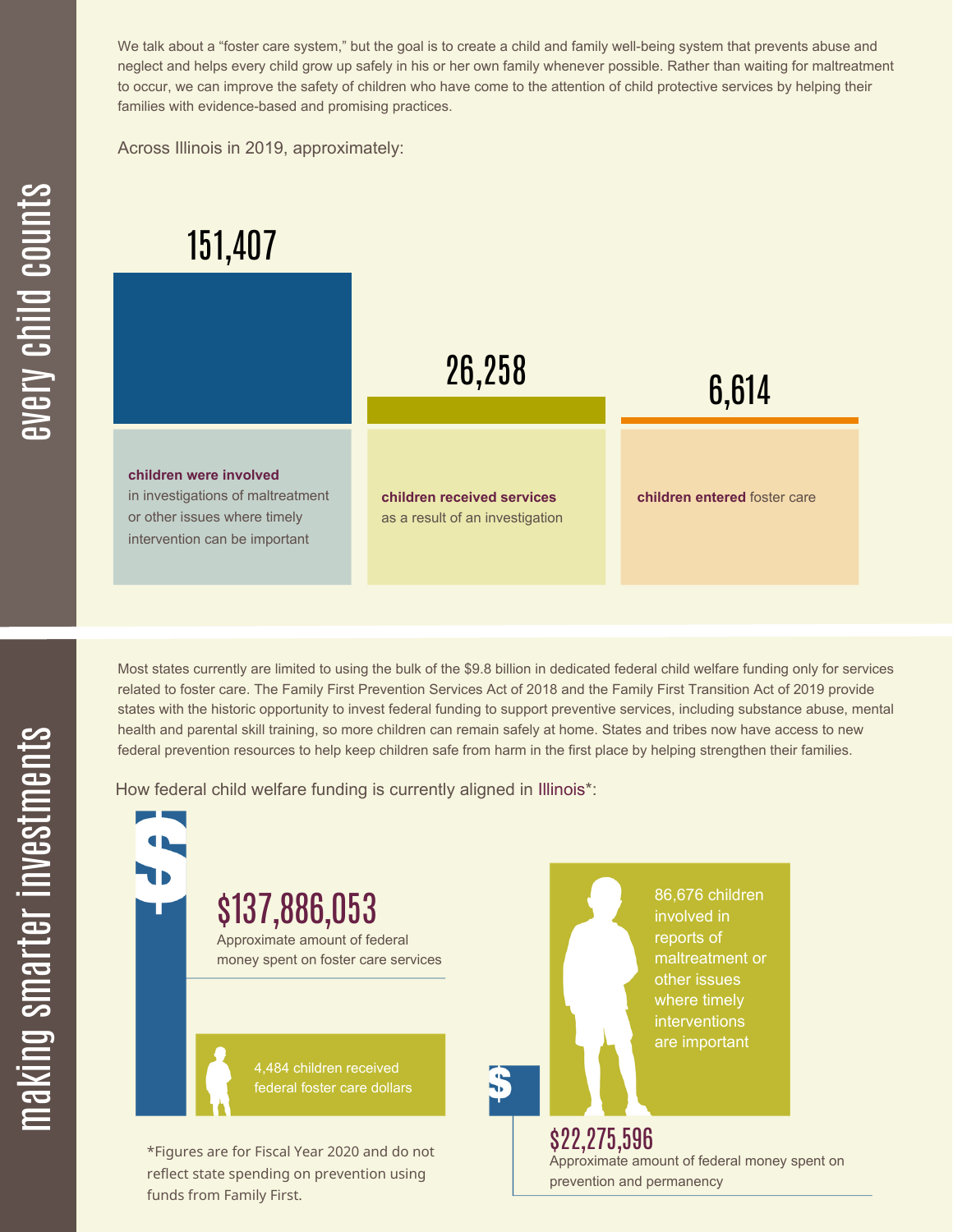$\overline{\phantom{1}}$  $\overline{\mathbf \Theta}$  $\overline{\mathbf{C}}$ <u>pin</u>  $\overline{\mathbf{C}}$  $\overline{\mathbf{C}}$  $\equiv$  $\overline{\mathbf{c}}$  $\overline{\phantom{0}}$  $\boldsymbol{\mathcal{O}}$ a  $\overrightarrow{\mathbf{e}}$ 

Safety and effective response go hand in hand. Most children enter foster care due to neglect and other reasons — not because of physical or sexual abuse. In Illinois, providing targeted and effective interventions as soon as possible, including by accessing new federal resources provided under the Family First Prevention Services Act and the Family First Transition Act, can safely allow children to remain with their families and thrive.

91% of

Illinois

do not

children in

experience

occurrence of

maltreatment

a repeat

within six

months

Reasons children in Illinois enter foster care:

| <b>12%</b>                                                                                                                                                                                                                                                                                                                                                                                     | 88%                |
|------------------------------------------------------------------------------------------------------------------------------------------------------------------------------------------------------------------------------------------------------------------------------------------------------------------------------------------------------------------------------------------------|--------------------|
| <b>ABUSE</b>                                                                                                                                                                                                                                                                                                                                                                                   | NEGLECT AND OTHER* |
| $\mathcal{L}[\mathbf{1}][\mathbf{1}][\mathbf{1}][\mathbf{1}][\mathbf{1}][\mathbf{1}][\mathbf{1}][\mathbf{1}][\mathbf{1}][\mathbf{1}][\mathbf{1}][\mathbf{1}][\mathbf{1}][\mathbf{1}][\mathbf{1}][\mathbf{1}][\mathbf{1}][\mathbf{1}][\mathbf{1}][\mathbf{1}][\mathbf{1}][\mathbf{1}][\mathbf{1}][\mathbf{1}][\mathbf{1}][\mathbf{1}][\mathbf{1}][\mathbf{1}][\mathbf{1}][\mathbf{1}][\mathbf{$ |                    |

Children under age 18 living in foster care in Illinois: (as of September 30 of each year)



\*"Other" includes parental substance abuse, child substance abuse, child disability, child behavior problems, parent death, parent incarceration, caretaker inability to cope, relinquishment or inadequate housing.

What happens to children who end up in foster care? Most are safely reunited with their own family or extended family. A significant number are adopted. Under the Family First Prevention Services Act, communities can more easily invest in helping more children to grow up in safe, stable families by providing appropriate and timely services prior to the need for removal, or after they return home or have been adopted.

Among children in Illinois who exited foster care in 2019:



Numbers may not equal 100% due to rounding. \*"Other" includes transferred to another agency, ran away or died.